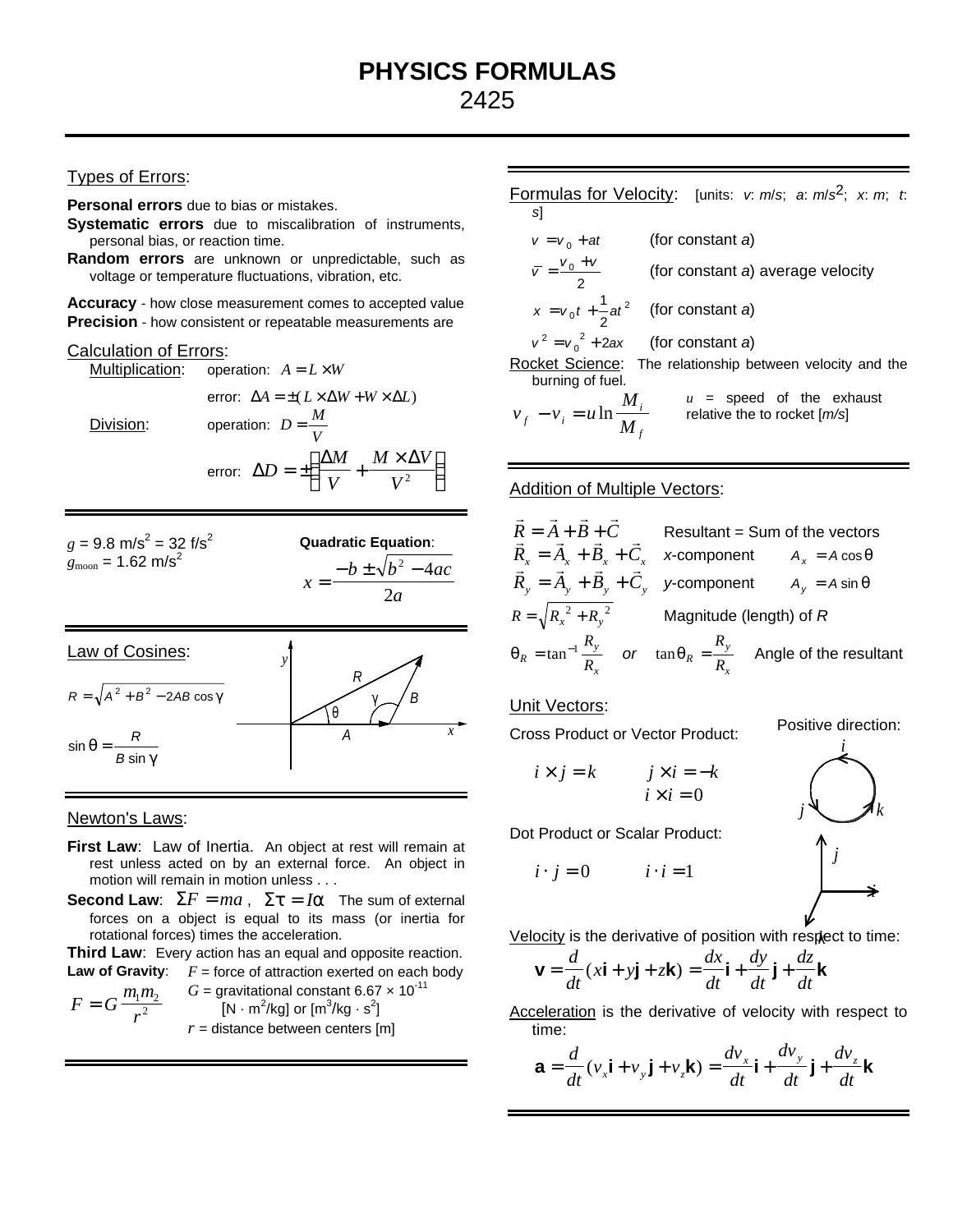Mass/Density: [kilograms]

 $M = V \times D$  mass = volume **x** density

### Projectile Motion:

| $v_{r0} = v_0 \cos q_0$<br>$v_{v0} = v_0 \sin \theta_0$              | horizontal component of velocity<br>vertical component of velocity |
|----------------------------------------------------------------------|--------------------------------------------------------------------|
| $x = v_{x0}t$<br>$v_{y} = v_{y0} - gt$                               | horizontal distance<br>to find apex, let $v_v = 0$                 |
| $y = y_0 + v_{v0}t - \frac{1}{2}gt^2$                                | vertical distance                                                  |
| $y = (\tan \mathbf{q}_0)x - \frac{gx^2}{2(v_0 \cos \mathbf{q}_0)^2}$ | vertical distance                                                  |
| $v_y^2 = v_{y0}^2 - 2gy$ vertical velocity                           |                                                                    |

# **Relative Motion:**  $v_{PA} = v_{PB} + v_{BA}$

- The relative velocity of object P with respect to A is equal to the velocity of P with respect to B plus the velocity of B with respect to A.
- For velocities approaching the speed of light, the formula

 $v_{PB} + v$ 

 $PB$  <sup>*V*</sup>  $BA$ 

+

changes to:

- $v_{PA}$ <sup>-</sup> 1 +  $v_{PB}v_{BA}$  / *c PB BA* =  $1 + v_{PB}v_{BA}$  /  $c^2$
- $c =$  the speed of light = 299,792,458 m/s



- $F_k = m_k F_n$  (force of **friction**, opposite the direction of movement)
- $\tan\bm{q} = \bm{m}_{k}$  The coefficient of friction  $\bm{m}_{k}$  is found when the angle *q* is adjusted for zero acceleration of the sliding object.
- $a = g \sin q$  (acceleration)

### Drag:

$$
D = \frac{1}{2} C r A v^2
$$
  
\n
$$
D = \text{Diag Force [N]}
$$
  
\n
$$
C = \text{Coefficient of drag [ ]}
$$
  
\n
$$
r = \text{density [kg/m3] (air: 1.2, water: 1000)}
$$
  
\n
$$
v_t = \sqrt{\frac{2mg}{C r A}}
$$
  
\n
$$
v_t = \text{General [m/s]}
$$
  
\n
$$
v_t = \text{Terminal Velocity [m/s]}
$$
  
\n
$$
g = \text{acceleration due to gravity [9.8 m/s2]}
$$

### Force: [*F* is in Newtons; *m* is kilograms]

|                                            |           | Newtons = kg $\times$ m / s <sup>2</sup> = $\frac{\text{grams} \times g}{\text{mass} \times g}$ = dynes $\times$ 10,000<br>1000 |
|--------------------------------------------|-----------|---------------------------------------------------------------------------------------------------------------------------------|
| dynes = grams $\times$ cm / s <sup>2</sup> |           | $1 lb = 4.448 N$                                                                                                                |
| $F = ma$                                   |           | $force = mass X acceleration$                                                                                                   |
| $F = \frac{\Delta r}{\Delta t}$            | $force =$ | change in momentum                                                                                                              |
|                                            |           | time interval                                                                                                                   |
|                                            | force $=$ | impulse                                                                                                                         |
|                                            |           | $\frac{1}{\text{time interval}}$                                                                                                |

**conservative force** - work done is independent of the path taken **non-conservative force** - depends on the path taken

$$
F = G \frac{m_1 m_2}{r^2}
$$
 force of gravitational attraction, where G  
is the constant of universal gravitation  

$$
6.673 \times 10^{-11} \frac{N \cdot m^2}{kg^2}
$$

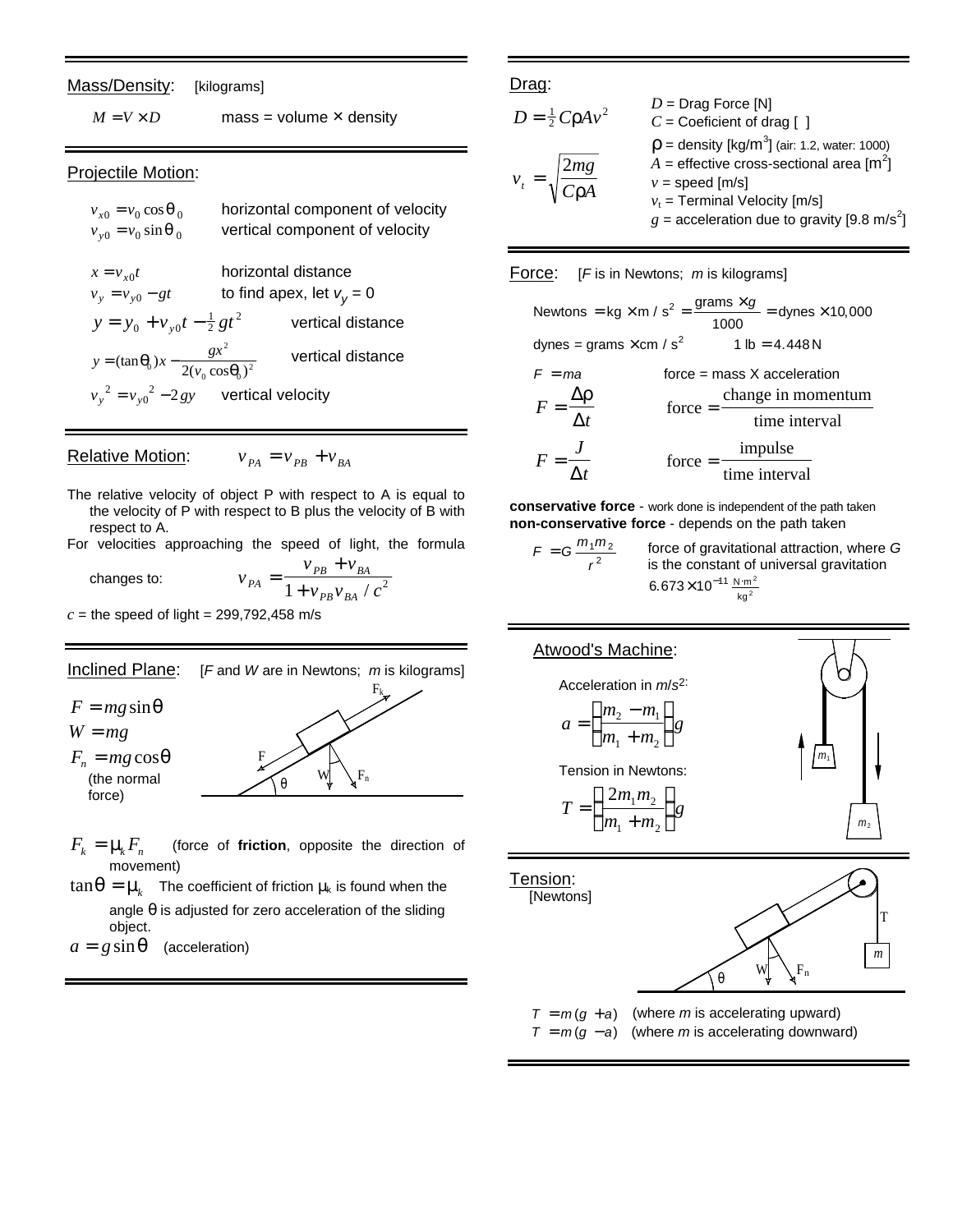

$$
W = (F \cos \theta)s
$$
 (work done on the object by F)

 $W = F \bullet d$  *work* = *force*  $\times$  *displacement*  $W_g$  = *mgy*  $_i$  – *mgy*  $_f$  =  $PE_i$  –  $PE_f$  (work done by gravity, *y* is vertical distance in meters)  $W = KE<sub>f</sub> - KE<sub>i</sub>$ 

The work done by a conservative force on a particle is independent of the path taken.

see also: Energy, Spring

Power: [watts] 
$$
P = \frac{dW}{dt}
$$

Power is the rate of work. 
$$
\overline{P} = \frac{W}{\Delta t} = F\overline{v}
$$
 watts =  $\frac{\text{joules}}{\text{second}}$ 

**Energy:** [joules]

 $KE = \frac{1}{2}$  mv <sup>2</sup> (kinetic energy)

*PE* = *mgy* (gravitational potential energy, *y* is vertical distance in meters)

 $\Delta KE = KE_f - KE_i = \frac{1}{2}mv^2 - \frac{1}{2}mv_0^2 = \text{Work}$ 

A falling object loses **potential** energy as it gains **kinetic** energy. In an isolated system, energy can be transferred from one type to another but total energy remains the same.

 $W_{net} = \Delta KE = -\Delta PE$ 

 $E_{total} = KE + PE$  (mechanical energy)

 $PE_i + KE_i = PE_f + KE_f$  $[i = initial; f = final, energy is$ conserved]

 $mgy$ <sub>i</sub> +  $\frac{1}{2}mv$ <sub>i</sub><sup>2</sup> =  $mgy$ <sub>f</sub> +  $\frac{1}{2}mv$ <sub>i</sub> 2  $2 - \frac{1}{2}$ 2  $2^2$  [*y* = vertical distance]

 $E = mc^2$  $E$  is the mass energy,  $m$  is mass,  $c$  is the speed light  $3.00 \times 10^8$  m/s See also: Rotation and Torque

- Spring: [*F* is in Newtons; *W* is in Joules; *x* is in meters; *k* is in Newtons per meter: N/m]
- $F = kx$  **Hooke's Law** (force required to compress a spring with a **spring constant** *k* a distance *x*)
- $\overline{F} = \frac{1}{2}kx$ (**average** force required to compress a spring--or **average** force output from a spring in decompression over a distance *x*)

$$
W = \frac{1}{2}kx^2
$$
 (work done on a spring by an applied force)  

$$
W = -\frac{1}{2}kx^2
$$
 (work done by a spring)

 $PE_s = \frac{1}{2}kx$ 2 2 (elastic potential energy)

**Simple Harmonic Motion:** 

$$
T = \frac{1}{f}
$$
 (T is period in seconds; f is frequency in Hz)  
\n
$$
T = 2p\sqrt{\frac{m}{k}}
$$
 T = period (s)  
\n
$$
m = \text{mass (kg)}
$$
  
\n
$$
k = \text{spring constant (N/m)}
$$
  
\n
$$
a = -\frac{k}{m}x
$$
 (acceleration) x is the location in meters  
\n
$$
v = \pm \sqrt{\frac{k}{m}(A^2 - x^2)}
$$
 (A is amplitude in *m*; x is position)  
\n
$$
x = A\cos(2p ft)
$$
 (x is position in m; f is frequency Hz)  
\nPendulum:

$$
T = 2p\sqrt{\frac{L}{g}}
$$
 First Order Approximation for small angles  
L is length in m; g is gravity  

$$
T = 2p\sqrt{\frac{L}{g}}\left(1 + \frac{1}{4}\sin^2{\frac{q}{2}} + \frac{9}{64}\sin^4{\frac{q}{2}}\right)
$$
 Third Order  
Approximation

Waves:

*v*

$$
\overline{v = fI}
$$
 (f is frequency in Hz; λ is wavelength in m)  

$$
v = \sqrt{\frac{F}{m}}
$$
 (F is tension in N; μ is mass per unit length of  
string in kg/m)  
see also: Oscillation

Collisions: In all collisions, momentum is conserved and the center of mass is unaffected. In an **elastic** collision, kinetic energy  $KE = \frac{1}{2}mv^2$  is conserved.

$$
m_1v_{1i} + m_2v_{2i} = m_1v_{1f} + m_2v_{2f}
$$
 (momentum)

$$
v_{1f} = \frac{m_1 - m_2}{m_1 + m_2} v_{1i} + \frac{2m_2}{m_1 + m_2} v_{2i}
$$
 (elastic only)

$$
v_{2f} = \frac{2m_1}{m_1 + m_2} v_{1i} + \frac{m_2 - m_1}{m_1 + m_2} v_{2i}
$$
 (elastic only)

Momentum: [kg·m/s] 
$$
\mathbf{p} = mv
$$
  $\sum F = \frac{d\mathbf{p}}{dt}$ 

Linear Momentum in a system of particles:

 $P = M v_{cm}$  $M =$  total mass of the system [m]  $v_{cm}$  = velocity of the center of mass [m/s]

 $I = \Delta p = F \Delta t = m v_f - m v_i$ impulse = force × duration *or* the change in momentum see also **Force**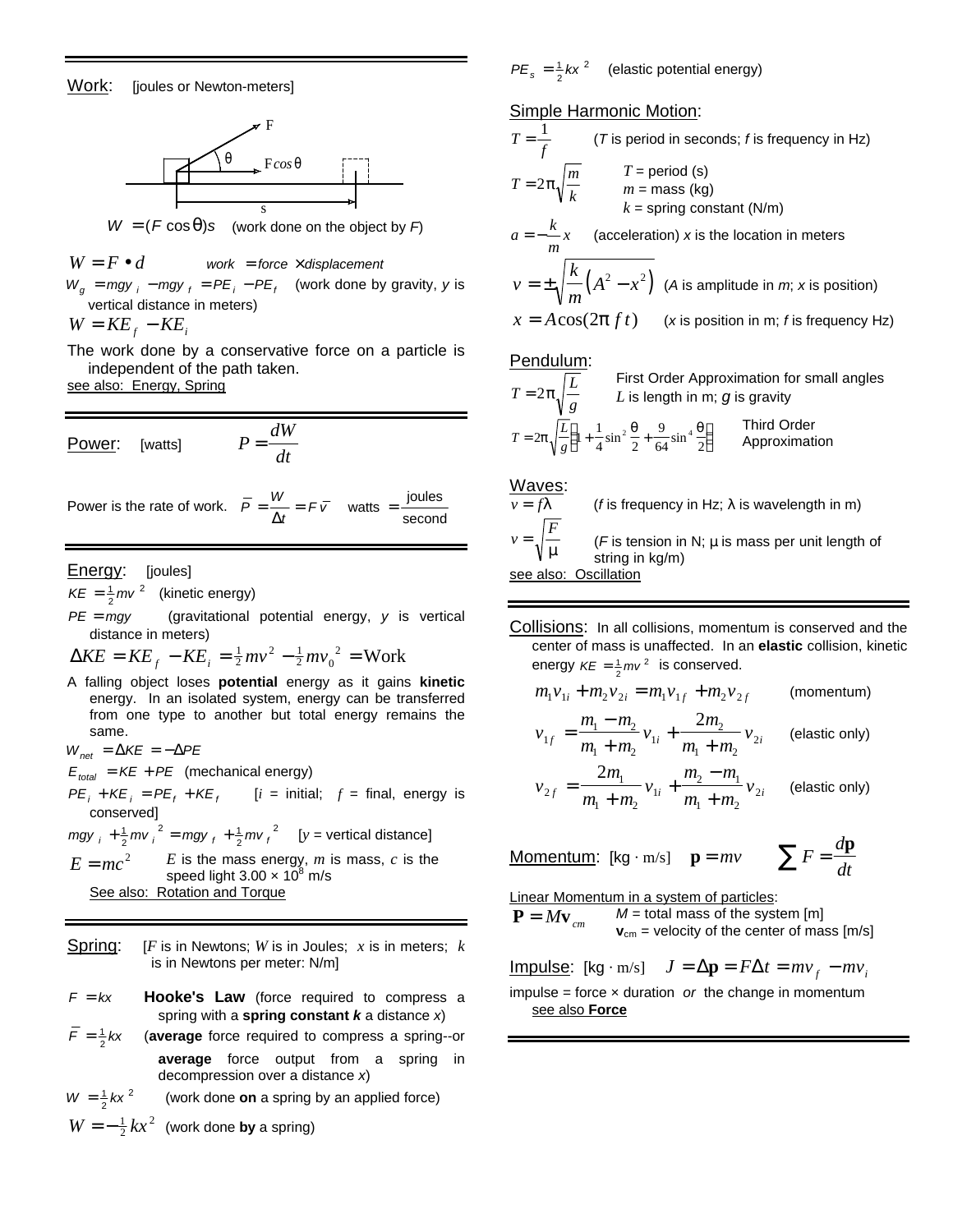Center of Mass: The center of mass of a body or a system of bodies is the point that moves as though all of the mass were concentrated there and all external forces were applied there.

*x*  $m_{cm} = \frac{1}{M} \sum_{i=1}^{M} m_i x_i$ *n* =  $\frac{1}{M}\sum_{i=1}^n$ 1

This can be applied to *y* and *z* axis as well.

 $x_{cm}$  = distance from origin  $[m]$  $M =$  total mass  $[m]$ *m* = mass of object [*m*]  $x =$  distance of object from origin [*m*]

# Rotation and Torque: [*q* is in radians]

| $w = \frac{\Delta q}{\Delta t}$            | average angular speed [rad/s]                                                                                                                                                     |  |  |
|--------------------------------------------|-----------------------------------------------------------------------------------------------------------------------------------------------------------------------------------|--|--|
|                                            | $\mathbf{W} = \mathbf{W}_0 + \mathbf{A}t$ (if constant acceleration) [rad/s]                                                                                                      |  |  |
|                                            | $\mathbf{q} = \mathbf{w}_0 t + \frac{1}{2} \mathbf{a} t^2$ (if constant acceleration) [radians]                                                                                   |  |  |
|                                            | $\mathbf{w}^2 = \mathbf{w}_0^2 + 2a\mathbf{q}$ (if constant acceleration)                                                                                                         |  |  |
| $\overline{a} = \frac{\Delta w}{\Delta t}$ | average angular acceleration $[rad/s^2]$                                                                                                                                          |  |  |
| $v_t = rW$                                 | tangential speed $[m/s]$                                                                                                                                                          |  |  |
| $v_{cm} = rW$                              | velocity of the center of mass $[m/s]$                                                                                                                                            |  |  |
| $at = ra$                                  | $a_t$ = tangential acceleration $[m/s^2]$<br>$r =$ radius $[m]$<br>$a =$ angular acceleration [rad/s <sup>2</sup> ]                                                               |  |  |
| $a_r = \frac{v_t^2}{r} = r w^2$<br>a.      | $a_r$ = radial acceleration or<br>centripetal acceleration $[m/s^2]$<br>(directed inward to center)<br>$v =$ speed [ $m/s$ ]<br>$r =$ radius $[m]$<br>$w =$ angular speed [rad/s] |  |  |
|                                            | total accoloration [m/o2]                                                                                                                                                         |  |  |

$$
a = \sqrt{a_t^2 + a_r^2}
$$
  
\n
$$
F_c = ma_r = m \frac{v_t^2}{r}
$$
  
\n
$$
F_c = \frac{\text{centripetal force [N]}}{\text{et al-} ar}
$$
  
\n
$$
a_r = \frac{\text{radial acceleration}}{\text{centripetal acceleration}}
$$

$$
T = \frac{2p r}{v} = \frac{2p}{w}
$$

Kepler's Third Law (planetary motion)

$$
T^{2} = \left(\frac{4p^{2}}{GM_{s}}\right)r^{3} = K_{s}r^{3} \qquad \kappa
$$

total acceleration [*m*/*s* 2 ]

centripetal acceleration [*m*/*s* 2 ] (directed inward to center)

$$
T = period [s]
$$

where  $T =$  the period  $G = 6.673 \times 10^{-11} \frac{N \cdot m}{n^2}$ kg 2 2  $K_s = 2.97 \times 10^{-19} \frac{s^2}{m^3}$  $m<sup>3</sup>$ 

## Torque:

 $\tau = \mathbf{r} \times \mathbf{F}$   $\tau = \text{torque}$  (vector) (positive is in the counterclockwise direction) [N · m]  $t = rF_t = r\bot F$  $=$  *rF* sin **f** *t* = magnitude of the torque  $r =$  radius  $[m]$  $F =$  force [N] *r*⊥ = perpendicular distance between axis and an extended line running through *F*.  $f =$  the angle between *r* and  $F$  [° or rad]  $\sum t = Ia$  $\Sigma t$  = the net torque acting on a body [N · m]  $I =$  Inertia [kg  $\cdot$  m<sup>2</sup>]  $a$  = angular acceleration [rad/ $s^2$ ]  $Inertia: [kg·m<sup>2</sup>]$   $I = \sum mr^2$  (inertia)</u> orbiting object:  $I = mr^2$  ring:  $I_r = \frac{1}{2}m(r_1^2 + r_2^2)$ sphere:  $I_s = \frac{2}{5} m r$ <sup>2</sup> disk or cyl.:  $I_d = \frac{1}{2} m r$ 2 thin rod (on side):  $I = \frac{1}{12}ml$ <sup>2</sup> rod (axis end):  $I = \frac{1}{3}ml$ 2 cylinder on its side (axis ctr):  $I = m\left(\frac{r^2}{4} + \frac{l^2}{12}\right)$ 4 T 12 Parallel Axis Theorem: If you know the rotational inertia

of a body about any axis that passes through its center of mass, you can find its rotational intertia about any other axis parallel to that axis with the **parallel-axis theorem**:

$$
I = I_{cm} + Mh^{2}
$$
  
\n
$$
I = \text{Inertia [kg} \cdot m^{2}]
$$
  
\n
$$
I_{cm} = \text{Inertia with axis at the center of mass [kg} \cdot m^{2}]
$$
  
\n
$$
M = \text{mass [kg]}
$$
  
\n
$$
h = \text{distance from the center of mass to the axis [m]}
$$

Kinetic Energy: [Joules]  $K\!E_{_r} = \frac{1}{2}\,I\pmb{w}^2\; \;\;\;$  rotational kinetic energy  $K\!E_{_t} = \frac{1}{2}mv^2$  translational kinetic energy  $KE = \frac{1}{2} \, I_{\rm \scriptscriptstyle cm}$   $\bm{w}^2 + \frac{1}{2} \, m v_{\rm \scriptscriptstyle cm}^2$   $\;$  rolling kinetic energy

$$
\frac{Y_0 - Y_0}{\sum F} = T - Mg = Ma
$$
  
\n
$$
\sum_{i=1}^{T} T_i = T - Mg
$$
  
\n
$$
M = \frac{M}{2}
$$
  
\n
$$
M = \frac{M}{2}
$$
  
\n
$$
R_0 = \text{radius of}
$$
  
\n
$$
R_0 = \text{radius of}
$$
  
\n
$$
M = \frac{M}{2}
$$
  
\n
$$
R_0 = \frac{M}{2}
$$
  
\n
$$
R_0 = \frac{M}{2}
$$
  
\n
$$
R_0 = \frac{M}{2}
$$
  
\n
$$
R_0 = \frac{M}{2}
$$